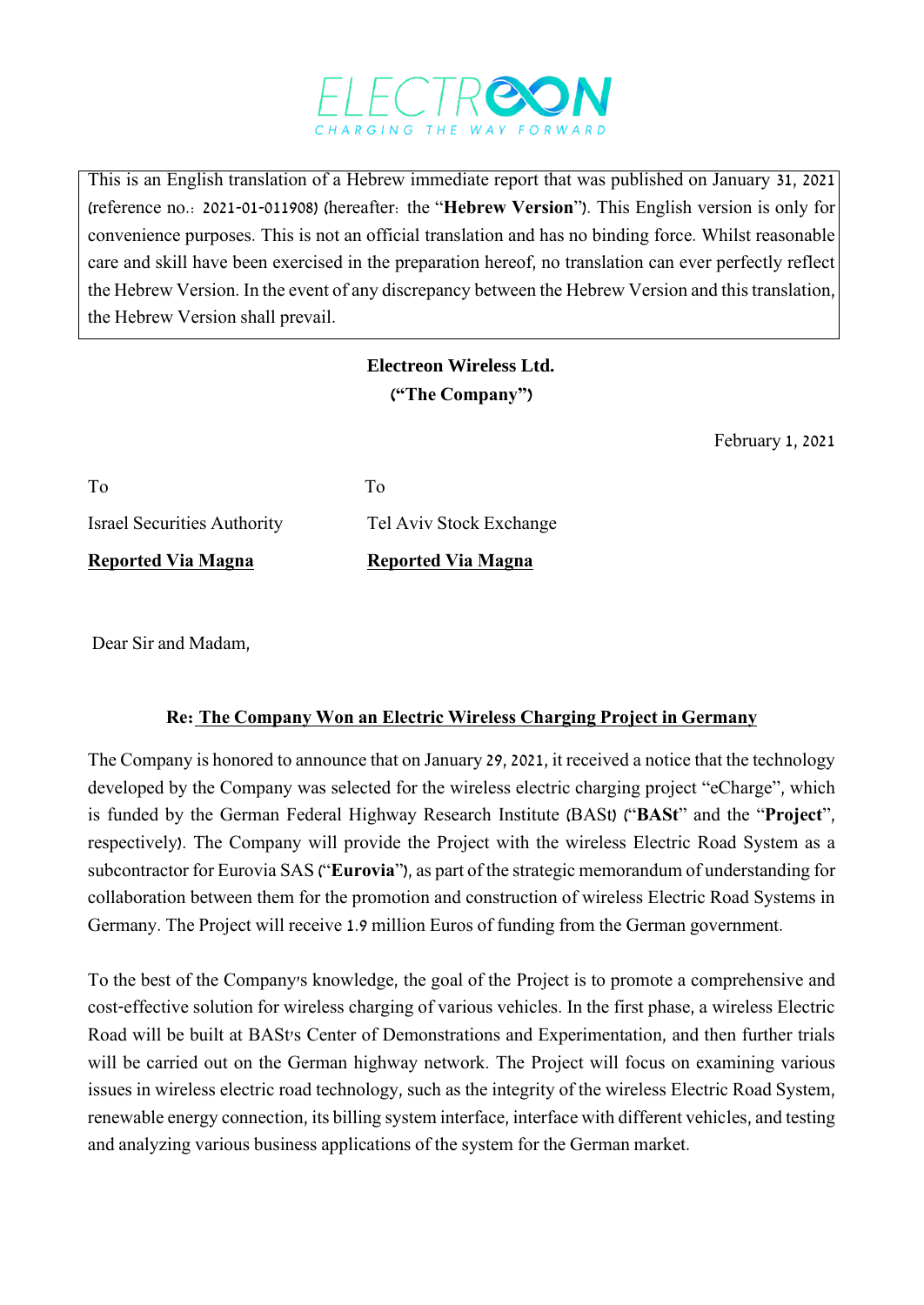The Company initiated the consortium of companies participating in the Project, which includes leading companies in the fields of vehicles and infrastructure, including, among others, Eurovia, which is responsible for building the wireless Electric Road (as mentioned, the Company serves as a subcontractor for it in the Project); VIA IMC, which will manage the Project; and Volkswagen AG, which will supply the vehicle to the Project. As part of the Project, for the first time the Company will integrate the technology developed by it on Volkswagen's vehicles.

In light of the German authorities' support for promoting wireless Electric Road technology, the Company sees great importance in deepening its penetration and realizing the potential of the technology developed by it into the German market, this, in addition to the Company's collaborations with Eurovia, its memorandum of understanding with EnBW and the new cooperation with Volkswagen, all in German territory. For this purpose, the Company intends to establish an operations subsidiary in Germany (the "**Subsidiary**") led by Dr. Andreas Wendt, who in his last position, led the wireless charging efforts of the Toyota Motor Corporation in Germany. The Company is working to hire additional officers and consultants necessary for the start of operations of the Subsidiary.

In the Company's estimation, establishment of a local subsidiary in Germany is a significant milestone in the Company's development and in advancing the fulfillment of its strategic goals, in particular the penetration of the wireless Electric Road in European countries and Germany in particular. The Company also estimates that this milestone may be particularly significant, given the fact that the Company identifies the German government as adopting a policy that encourages the development of technological innovations in the field of green transportation, while allocating resources for this purpose.

It is clarified that as of the date of this report, the Subsidiary has not yet been established and all the regulatory approvals required for its establishment and operation have not yet been met, and accordingly there is no certainty that the establishment of the Subsidiary will be completed and that the Company's plans regarding the Subsidiary's operations will be implemented.

**The Company's assessments and estimates regarding the Project's success, the penetration of the wireless Electric Road into the German market and the impact of the establishment of the Subsidiary in Germany on promoting the Company's strategy are "forward-looking information", as defined in the Securities Law, 1968, which is based on many factors and variables that are not under the control of the Company. These assessments and estimates may not materialize, in whole or in part, or materialize in a materially different manner than expected by the Company. Among the main factors that may affect the aforementioned assessments and estimates, it is possible to indicate the materialization of any of the risk factors described in the chapter describing the corporation's business in the Company's periodic report for 2019 published on April 26, 2020 (reference number: 2020-01-041784).**